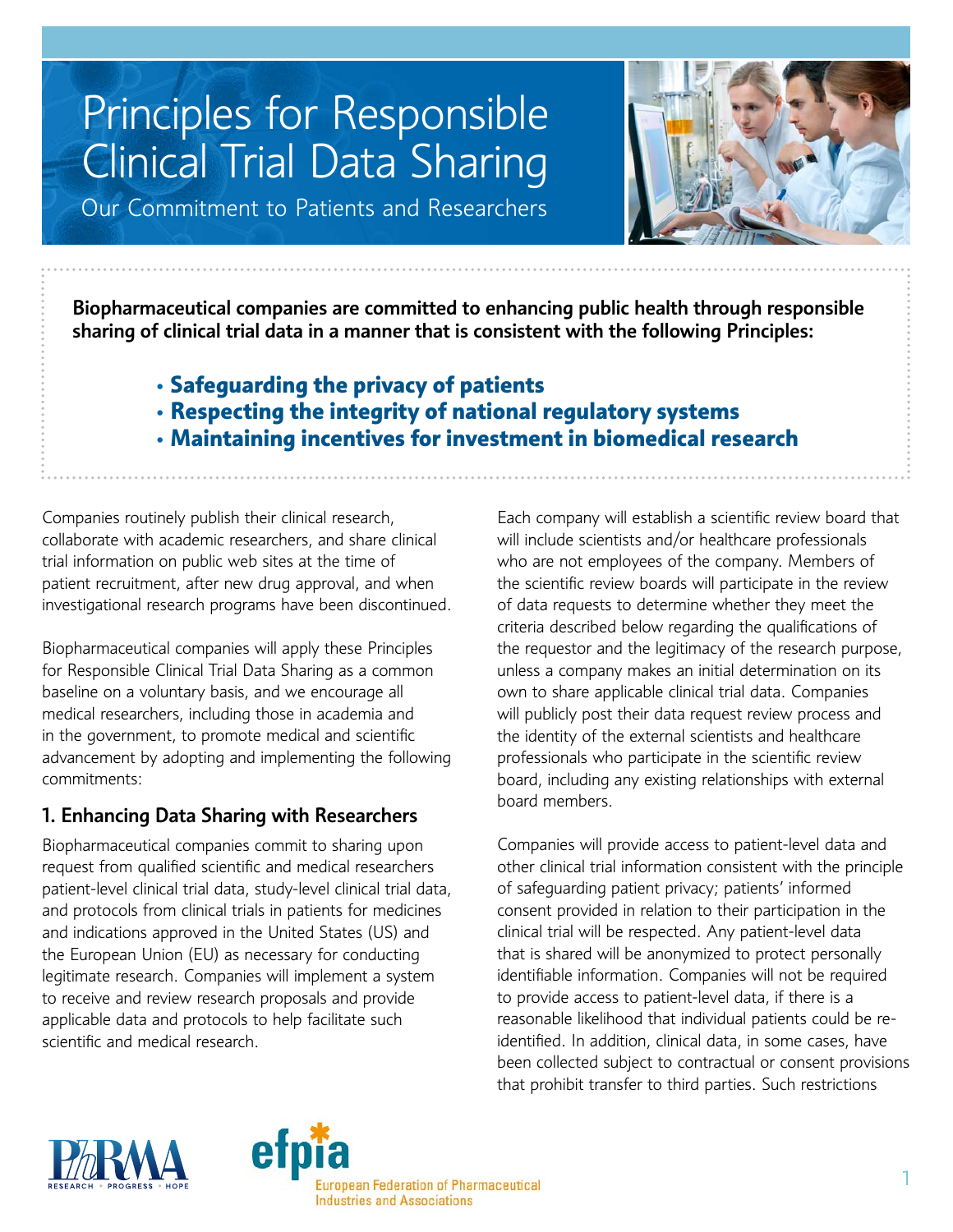may preclude granting access under these Principles. Where co-development agreements or other legal restrictions prevent companies from sharing particular data, companies will work with qualified requestors to provide summary information where possible.

Data requestors will be required to submit a research proposal to document the legitimacy of the research question and the qualifications of the requestor. Research proposals should include, and will be evaluated against the following: a description of the data being requested, including the hypothesis to be tested; the rationale for the proposed research; the analysis plan; a publication and posting plan; qualifications and experience of the proposed research team; a description of any potential conflicts of interest, including potential competitive use of the data; and the source of any research funding.

Researchers who are provided access to company data will be encouraged and expected to publish the results of their analysis. Researchers must agree not to transfer the shared data or information to parties not identified in the research proposal, use the data for purposes not contained in the research proposal, or seek to re-identify research participants.

## 2. Enhancing Public Access to Clinical Study Information

In order to help patients and healthcare professionals understand the results of clinical trials and the evidence used to approve a new medicine, following approval of a new medicine or new indication for an approved medicine in the US and EU, biopharmaceutical companies will make publicly available, at a minimum, the synopses of clinical study reports (CSRs) for clinical trials in patients submitted to the Food and Drug Administration (FDA), European Medicines Agency (EMA), or national competent authorities of EU Member States. Companies will make this information available consistent with the need to protect patient privacy, publication rights, and confidential commercial information through appropriate redaction. In addition, companies will evaluate requests for full CSRs, including patient-level and study-level data, and share them under the terms of commitment 1 above. Companies will make available CSR synopses filed with regulators on or after January 1, 2014; such CSR synopses will be made available within a reasonable period of time after approval of the product and indication.

## 3. Sharing Results with Patients Who Participate in Clinical Trials

In order to help inform and educate patients about the clinical trials in which they participate, biopharmaceutical companies will work with regulators to adopt mechanisms for providing a factual summary of clinical trial results and make the summaries available to research participants.

# 4. Certifying Procedures for Sharing Clinical Trial Information

Companies following these Principles for Responsible Clinical Trial Data Sharing will certify on a publicly available web site that they have established policies and procedures to implement these data sharing commitments.

# 5. Reaffirming Commitments to Publish Clinical Trial Results

All company-sponsored clinical trials should be considered for publication in the scientific literature irrespective of whether the results of the sponsors' clinical trials are positive or negative. At a minimum, results from all phase 3 clinical trials and any clinical trial results of significant medical importance should be submitted for publication. This commitment also pertains to investigational medicines whose development programs have been discontinued.

Implementation of these commitments will begin on January 1, 2014.





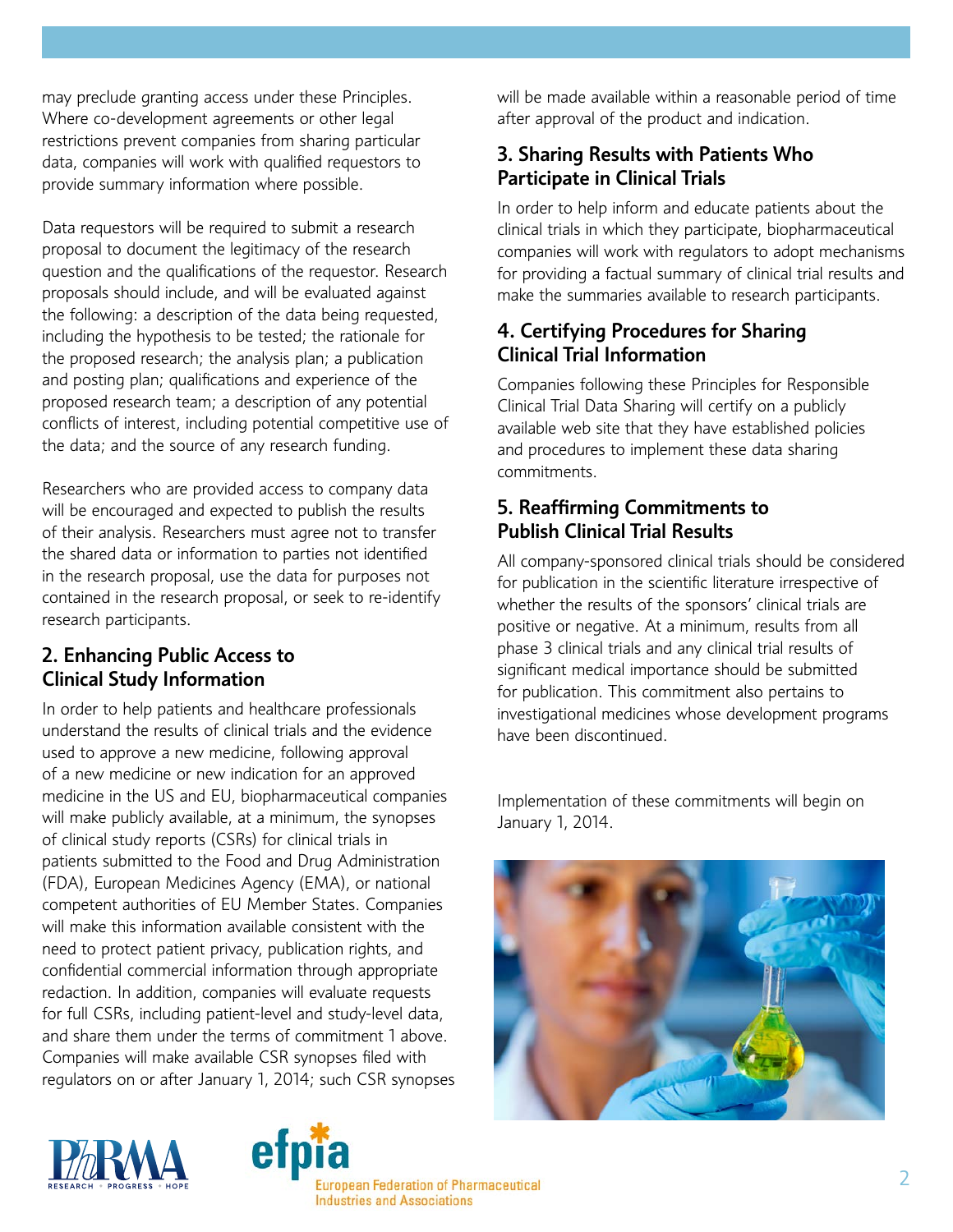# Questions & Answers

**Q** What type of information are biopharmaceutical companies prepared to share with qualified medical and scientific researchers under commitment 1?

 $\mathsf{A}$  The biopharmaceutical industry is committing to sharing with qualified medical and scientific researchers patient-level data, study level data, and clinical study designs and protocols.

Patient-level data refer to information on individual patients collected during a clinical study, including: demographic data, lab results, baseline characteristics, drug concentration, biomarker and pharmacogenetic data, and adverse events experienced. Such information has been gathered and recorded on case report forms (CRFs), or captured electronically and inputted into electronic databases, where it can be readily organized into patient-level listings and datasets. This information is created through what the Institute of Medicine (IOM) has described as a process by which data in a clinical study originate with CRFs, either handwritten or electronic, then go through several stages of auditing, queries, and refinement by original investigators and study staff to resolve ambiguities, and then ultimately yield "individual participant data."<sup>1</sup>

Study-level data consist of patient-level data that have been amalgamated, compiled and tabulated, manipulated, stratified, or otherwise organized into study-level data sets, to be used in interpreting the outcome of a clinical study. Study-level data present clinical trial data in an objective manner, without subjective analysis or interpretation, usually in tabular, graphic, or statistical form showing, for example, averaged, stratified, or patterned presentations of study data gathered. Examples would include a table that presents cross-patient data on baseline patient characteristics (demographic and disease-related), patient disposition (i.e., numbers/percentages of patients who completed or discontinued the trial), endpoints (primary, secondary, and other), study drug exposure, adverse events, vital signs, and laboratory and other safety measures provided for the overall study population, and by subgroups.

Clinical study design information and protocols direct investigators how to run a particular study. Protocols give instructions to the investigators on, for example, what drug to give and when, what study measurements to take and when and how to record them, and how to treat and record adverse events.

**Q** What is the rationale for providing the synopsis of CSRs in commitment 2?

 $\mathsf{\mathsf{A}}$  Given the volume of data contained in regulatory submissions – often running to millions of pages – companies commit to publishing a synopsis after marketing approval in the US, EU, or member states. The synopsis will provide patients and their physicians with enhanced information about the results of clinical trials and the evidence used to approve a new medicine. The synopsis is a part of the CSR and is reviewed by the FDA and EMA as part of their approval. In order to accelerate research and advance scientific understanding, companies will also evaluate requests for full CSRs, including patient-level and study-level data, and share them under the terms of commitment 1.

In addition to providing the synopsis, some companies may choose voluntarily to provide to the public additional parts of CSRs redacted to protect patient privacy and confidential commercial information.





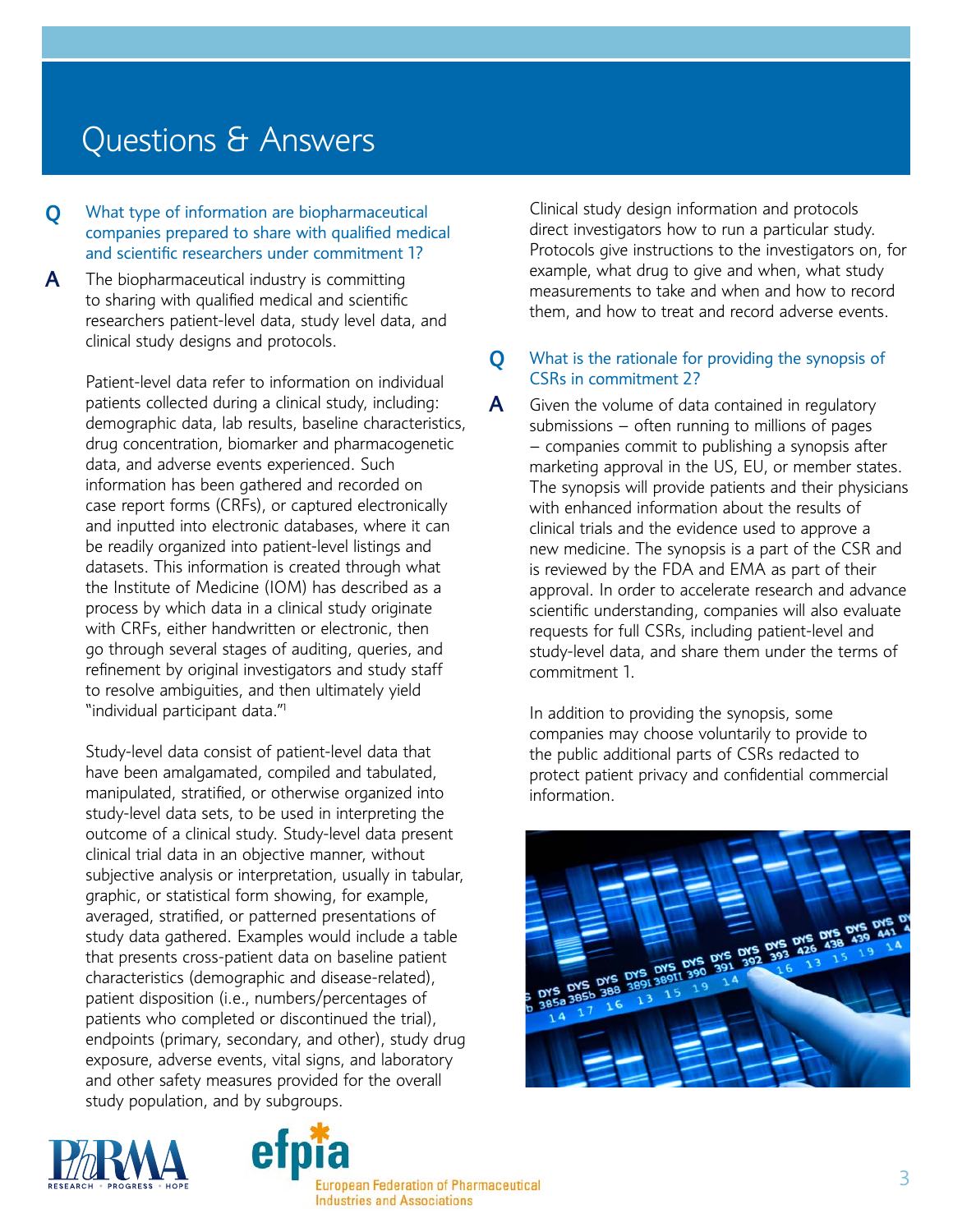- **Q** Why may it be necessary to limit the availability of patient-level data for clinical trials conducted involving patients whose data are likely to be reidentified?
- A Protecting the privacy of patients who participate in clinical trials is a critical obligation of biopharmaceutical companies that sponsor and conduct medical research. It may be possible even for "anonymized" patient-level data to be re-identified using modern data mining techniques.<sup>2</sup> For this reason, companies generally withhold patientlevel information from disclosure when there is a reasonable possibility that patient privacy could be jeopardized. The risk of "re-identification" is significantly higher when the number of patients is small, such as is typically the case for trials involving patients with rare diseases, which may include as few as 25 or fewer patients.

### Q Under commitment 1, are companies committing to share patient-level data and other proprietary information with competitors?

A No. Discovering and developing new medicines is a long, complex, and costly process. For every 5,000 to 10,000 experimental compounds considered, typically only one will gain FDA approval, after 10 to 15 years of research and development costing an average of \$1.2 billion, based on a 2007 study. The few successes must make up for the many failures. In fact, only two out of every 10 medicines will recoup the money spent on their development.

Biopharmaceutical companies are dedicated to fostering a sustainable research ecosystem that protects the ability of companies to make extremely costly investments to discover and develop new medicines. One of the risks to innovation is disclosure to competitors of companies' trade secrets and proprietary information that could allow others to "free ride" off of the substantial investments of innovators. Such an environment will not foster the ability of companies to make decades-long investments in new medical technology. Therefore, in a sustainable research ecosystem, companies must be certain that their proprietary information will remain secure from disclosure to competitors. That is why commitment 1 calls for a company

to share patient-level data and other confidential commercial information — which could be used to help gain approval of a competing medicine  $$ only for legitimate scientific and medical research. Commitment 1 reflects these concerns by allowing companies to consider requests for release of clinical information in light of potential conflicts of interest, including any potential competitive use of the data.

Under commitment 1, companies will evaluate, among other things, whether the research proposed has a legitimate scientific or medical purpose, including whether there is any potential conflict of interest between the data requestor and the company or competitive use of the data. In the latter case, it may be assumed that the data requestor may intend to use the company's patient-level data or other information to help gain approval of a potentially competing medicine. While companies may enter into agreements to co-develop medical products, these data sharing Principles are not intended to allow freeriding or degradation of incentives for companies to invest in biomedical research. Accordingly, it would be appropriate under commitment 1 for companies to refuse to share proprietary information with their competitors.

### **Q** How will companies determine who can receive patient level data or other proprietary information?

 $\mathsf{\mathsf{A}}$  Each company will implement a system for reviewing research proposals and the credentials of requesting researchers to determine that the proposed research is bona fide. Companies may choose to implement these systems individually or with centralized scientific review boards. Among the considerations for protecting patient privacy are the research participants' informed consent and other legal permissions, such as privacy authorizations (e.g., HIPAA in the United States) and/or data use agreements. With respect to these commitments to patients, any patient-level data that can be shared will, therefore, be "anonymized" in accordance with applicable legal requirements to protect personally identifiable information. Companies will not provide access to patient-level data when there is a reasonable likelihood that individual patients could be re-identified. In addition, where co-development